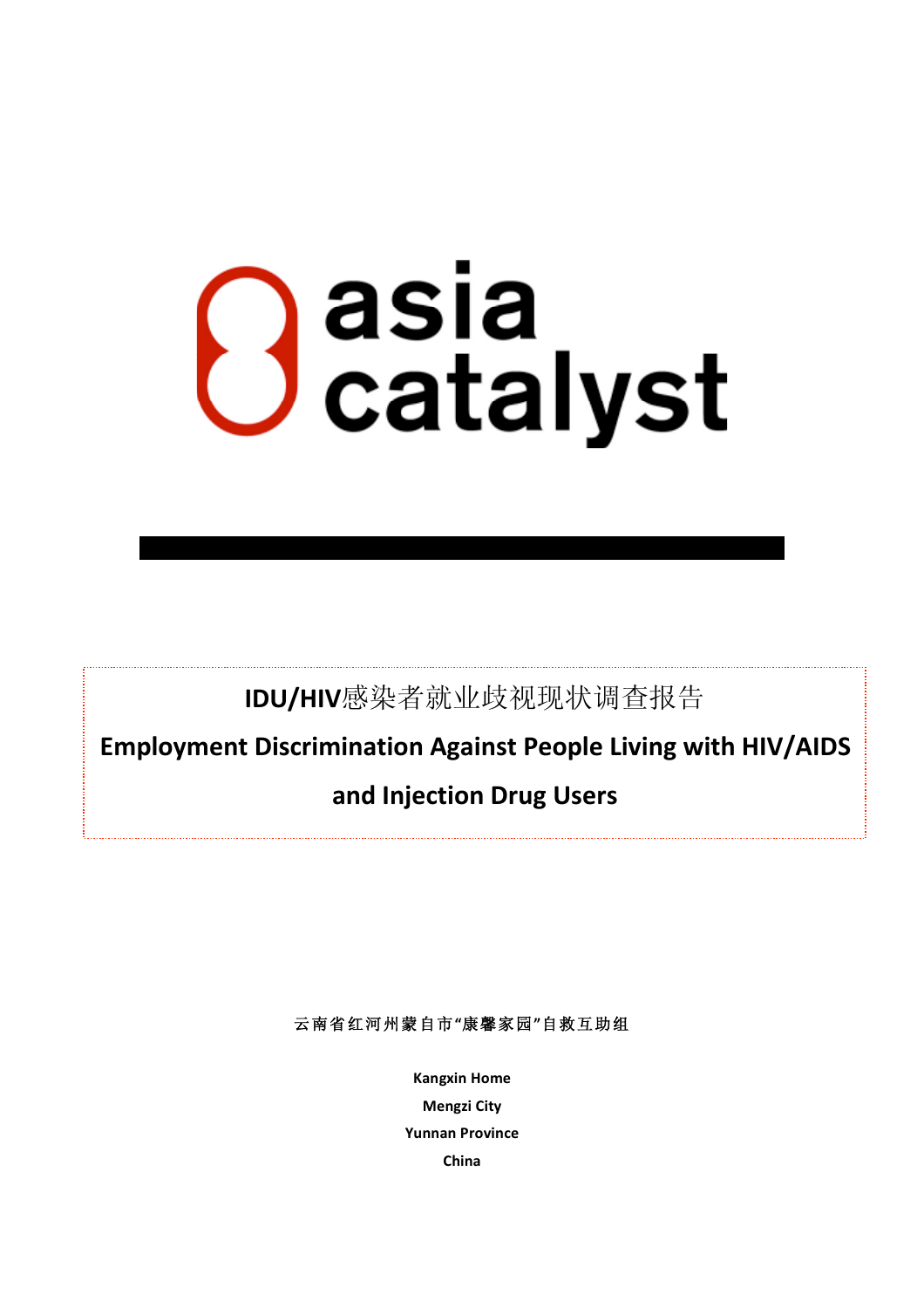"说着把钱给我让我签字,我签字后老板随手把我签字用的笔扔进了垃圾桶, 于是我就这样被解雇了。"

彬彬(化名),男,36岁,IDU/PLWHA

"My boss gave me my money and told me to sign my name. After I signed the receipt, he immediately threw the pen into the trashcan. And that was how I was fired."

> Bin Bin (pseudonym) 36-year-old male drug user living with HIV/AIDS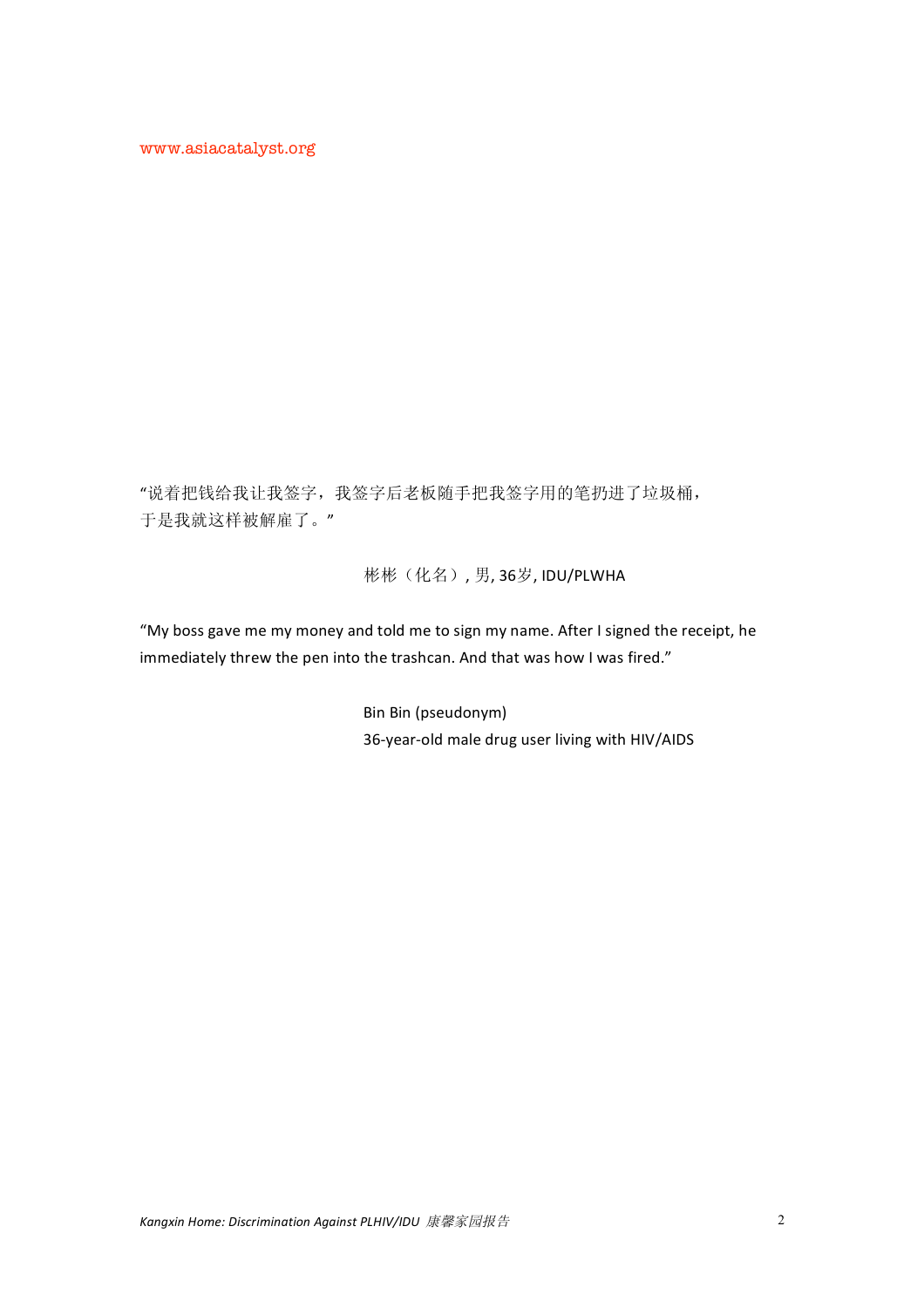### 家园简介:

云南省红河州蒙自市康馨家园自救互助组由一群IDU/HIV同伴自发成立于2007年11月18 日, 现有工作人员8人, 志愿者4人成员48人。家园旨在于团结本地区IDU/HIV感染者、 美沙酮维持治疗人员, 开展抗艾防艾宣传、咨询、自救互助活动, 减少HIV对社会造成 的伤害, 以此提高本地区毒品滥用人群和HIV/AIDS感染者的生活质量、倡导社会平等。

### **Introduction**

Kangxin Home was founded by a group of injecting drug users (IDU) and people living with HIV/AIDS (PLWHA) in Mengzi City, Yunnan Province on November 18, 2007. Kangxin currently has eight full-time staff, four volunteers, and forty-eight members of its self-help group. Kangxin Home works to unite local IDU and PLWHA, including individuals currently on methadone maintenance therapy, conduct HIV/AIDS prevention, counseling, self-help and mutual support, and reduce the harm caused to society by HIV/AIDS. Through these activities, Kangxin aims to improve the quality of life of people who use drugs and people living with HIV/AIDS, and to advocate for social equality.

### 调查背景:

家园工作人员在日常的工作随访中,发现IDU/HIV同伴因背负双重身份,在工作或者应 聘的过程中一旦身份暴露, 就会遭到用人单位的开除或者拒绝录用, 所以大部份同伴 没有工作,基本生活都成问题,社会的歧视及现实中的种种压力致使大多数社群同伴 失去了生活的信心自暴自弃, 有的重新走上了复吸的道路对社会造成了许多不安定的 因素。

### **Project Background:**

In our daily work, Kangxin Home staff finds that most of our peers have a dual identity as IDU and as PLWHA. In the course of their hiring and employment, once their status is disclosed, employers may refuse to hire them, or may fire them if they are already employed. As a result, most of our peers are unemployed and having trouble meeting even basic living conditions. They encounter social stigma and a variety of kinds of pressure, to the point where many members of our community have lost self-confidence and have given up on themselves. Some have begun to use drugs again, making employment discrimination a cause of social instability.

基于以上的原因家园决定在亚洲促进会的帮助下对本地区IDU/HIV社群同伴做一次深入 的采访, 把收集到的就业歧视案例整理成一个报告并且递交相关的政府部门, 让他们 了解IDU/HIV社群同伴的就业现状及生活状况, 推动IDU/HIV同伴平等就业政策的落实, 让IDU/HIV社群同伴也能享有平等就业的权利。

For these reasons. Kangxin Home, with help from Asia Catalyst, decided to conduct in-depth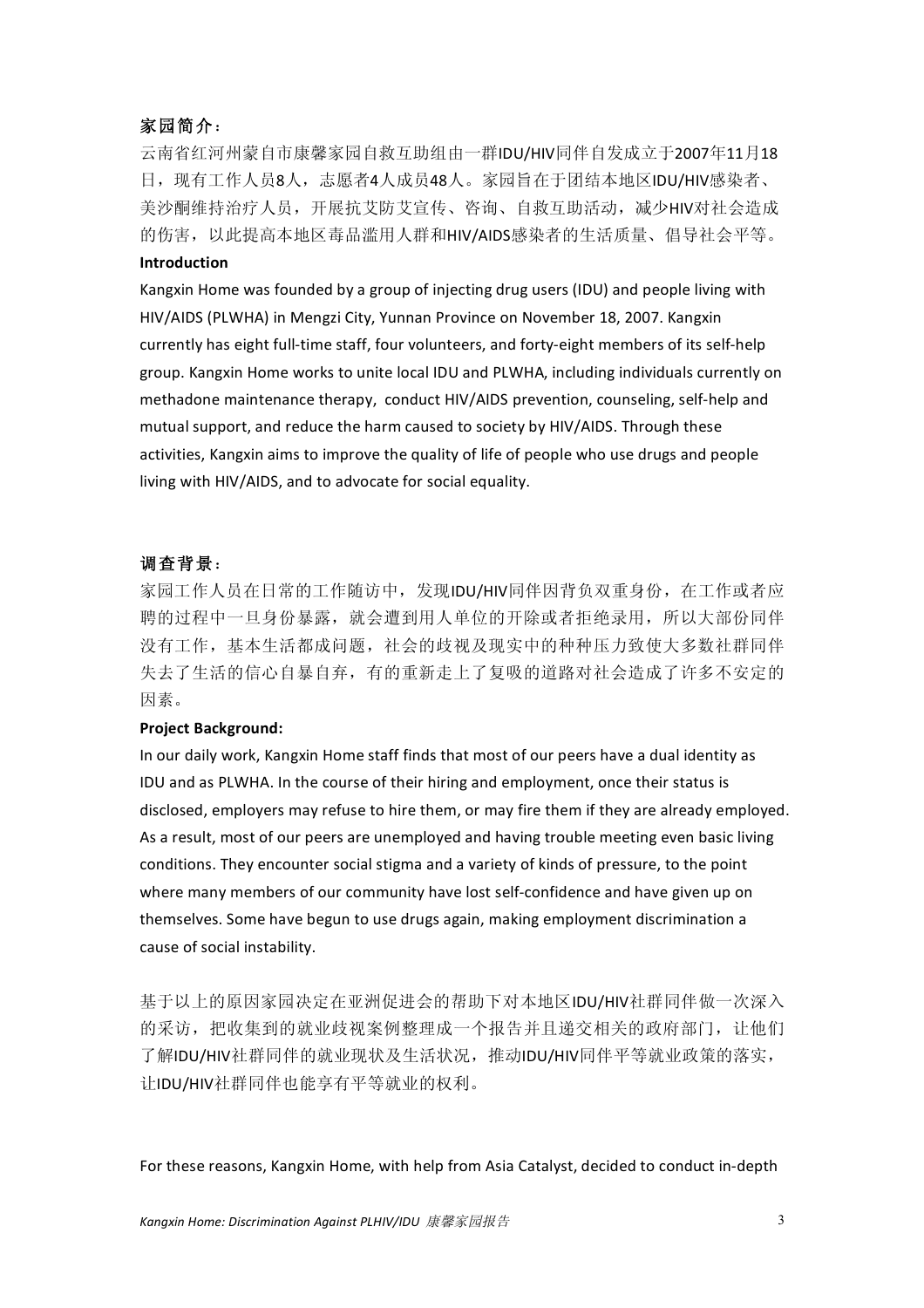interviews with members our local community to document employment discrimination. Our plan is to organize the cases into a report, and submit the report to relevant government departments in order to help them to understand the employment and living conditions of drug users and PLWHA. We hope this will help to promote the implementation of equal employment policies that will enable IDU/PLWHA fully enjoy their right to equal employment.

### 采访过程:

家园工作人员两人一组分成4个小组,在通过大量的走访工作后本着保密、自愿的原则 在征得当事人同意并签署了知情同意书后, 对18位有过就业歧视经历的社群同伴进行 了采访, 通过受访人口述工作人员记录的方式, 于2011年10月14日至30日完成了18份 案例收集,为了保护受访者的隐私报告中所涉及人名均为化名,在受访人中有6位女 性,12位男性,他(她)们的年龄在23至43岁之间,他(她)们曾经的工作大多数以 服务行业为主。

### **Research Methodology:**

To conduct interviews, Kangxin Home staff split into four groups of two people each. We worked to ensure that each interview was confidential and voluntary, and asked each interviewee to sign an informed consent agreement. From October 14 to 30, 2011, Kangxin Home interviewed eighteen drug users/PLWHA who reported that they had experienced employment discrimination. All the names in this report have been changed to protect the privacy of the interviewees. The interviewees included six women and twelve men between the ages of twenty-three and forty-three. Most reported that they had worked in the service sector.

18个案例18个让人深思的故事,虽各有不同但他(她)们的感受却是相同的,"让我们 能有一个良好的就业环境,不要让更多无法回归社会而重新走上绝路的悲剧重演。" 这句话出自一个受访者口中, 他道出了IDU/HIV感染者的心声。

The eighteen interviews tell eighteen different moving stories, but share a similar sentiment. As one interviewee put it, expressing the views of many IDU/PLWHA, "Give us a decent work environment, and do not drive even more people out of society and back into selfdestruction and tragedy."<sup>2</sup>

主要发现: **Key Findings:** 

<sup>&</sup>lt;sup>1</sup> 小梅, 康馨家园采访, 2011年10月26日

<sup>&</sup>lt;sup>2</sup> Xiao Mei, interviewed October 26, 2011.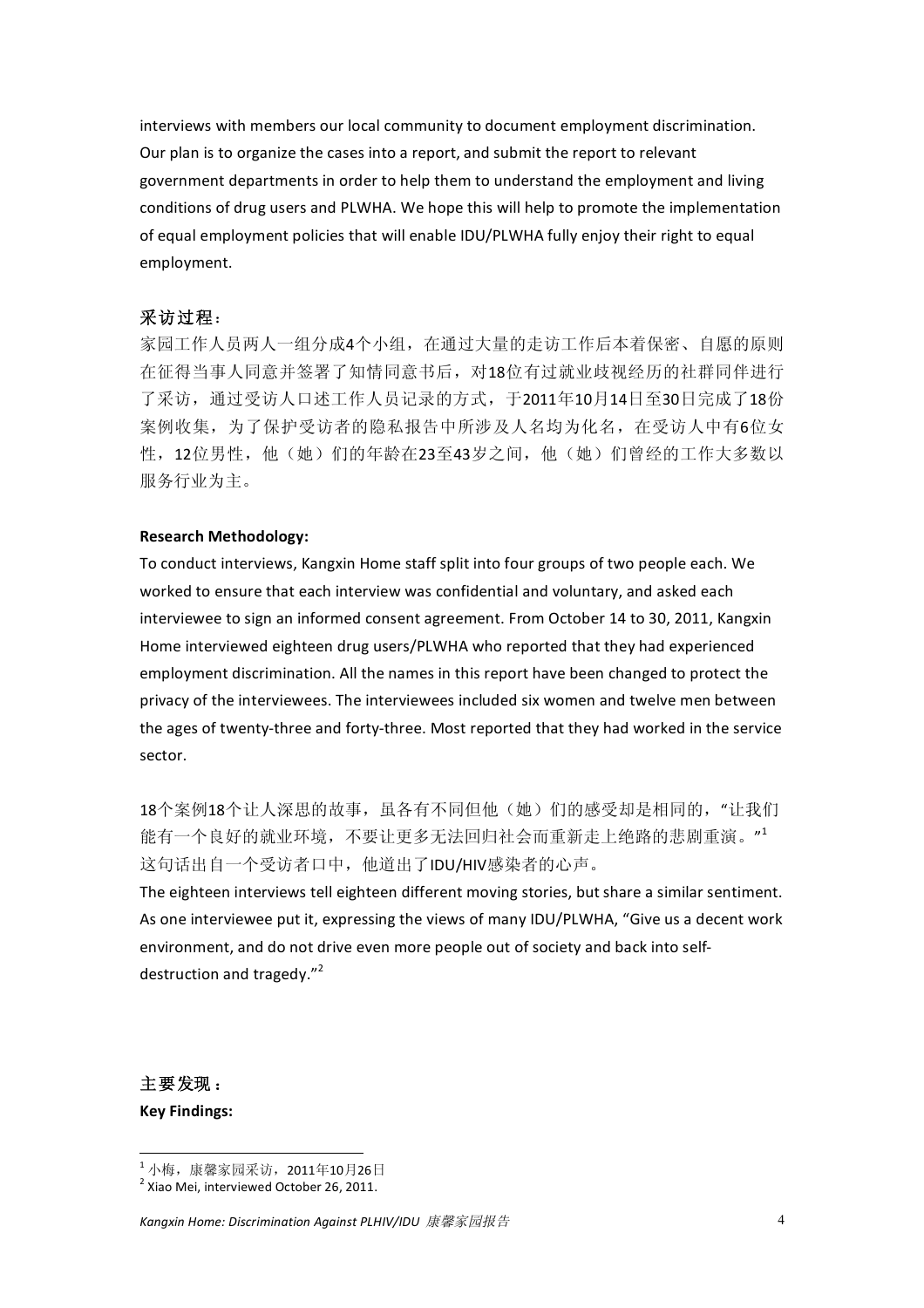### 一、因IDU/HIV身份暴露而屡次失去工作

由于社会大众对IDU/HIV同伴双重身份的偏见、歧视与污名化, 导致了IDU/HIV同伴身份 一旦暴露后就会遭到解雇, 因为在大多数人的观念里有过吸毒经历的人是不可能戒断 毒瘾的, 他们认为吸毒的人和艾滋病感染者是画等号的, 不但带有许多的怪病, 而且 人品都有问题,其中就有一位受访者在遭受解聘时签字用的笔被老板扔进了垃圾桶3, 两位受访者被同事和老板误认为是小偷--在无证据情况下--原因就是知道了他们 IDU/HIV的身份<sup>4</sup>。一个老板在真正的小偷被抓住后道了歉5。

### 1. IDU/PLWHA fired from multiple jobs due to the disclosure of their status

Our peers who are IDU and PLWHA often experience widespread stigma and prejudice and once their status is disclosed can be fired directly. This stigma continues in part because many people believe that someone who has injected drugs can never fully recover from drug dependence. Many people also believe that anyone who has used drugs must have contracted HIV as well as several other infectious diseases, and that these people lack a strong moral character. Among those we interviewed, one interviewee reported that his boss had thrown the interviewee's pen in a trashcan after he used it to sign a resignation letter.<sup>6</sup> Two interviewees said they had been accused of thievery by colleagues and their superiors—without evidence—simply because of their status as drug users living with HIV/AIDS.<sup>7</sup> After the actual thief was caught, only one of the bosses apologized.<sup>8</sup>

在18个受访者中就有14人曾经有过多次被解聘的经历,通过访谈我们还了解到他 (她)们在工作中没有违反任何的规定<sup>9</sup>,工作也都非常认真、积极,其中有8位受访 者的工作表现还得到过老板和同事的认可10, 但是只要他们的身份一旦暴露就会被老板 与各种借口开除, 就算是生意很好, 老板也会与生意不好为借口辞退同伴, 由于偏 见、歧视与污名化他们多次遭到解雇。

Fourteen out of the eighteen interviewees were dismissed repeatedly, although according to the interviewees, they had worked diligently and had not violated any rules of

<sup>&</sup>lt;sup>3</sup> 彬彬, 康馨家园采访 2011年10月14日

<sup>4</sup>小张,康馨家园采访. 2011年10月26日、小飞,康馨家园采访. 2011年10月28日

<sup>5</sup> 小飞, 康馨家园采访. 2011年10月28日

 $6$  Bin Bin, interviewed October 14, 2011.

 $^7$  Xiao Zhang, interviewed, October 26, 2011; and Xiao Fei, interviewed, October 28, 2011

<sup>&</sup>lt;sup>8</sup> Xiao Fei. interviewed October 28, 2011.

<sup>9</sup>彬彬,康馨家园采访2011年10月14日、陈琳,康馨家园采访, 2011年10月15日、小勇,康馨家园采访 2011年10月16日、小静,康馨家园采访2011年10月19日、小吴,康馨家园采访2011年10月20日、小伟, 康馨家园采访2011年10月20日、小王,康馨家园采访2011年10月21日、小泽,康馨家园采访2011年10月 24日、小梅,康馨家园采访2011年10月24日、健哥,康馨家园采访2011年10月24日、小张,康馨家园采访 2011年10月26日、燕子,康馨家园采访2011年10月29日、圆圆,康馨家园采访2011年10月30日、亚鹏, 康馨家园采访2011年10月30日、

<sup>10</sup> 彬彬, 康馨家园采访2011年10月14日、陈琳, 康馨家园采访, 2011年10月15日、小伟, 康馨家园采访 2011年10月20日、小王,康馨家园采访2011年10月21日、小梅,康馨家园采访2011年10月24日、小张, 康馨家园采访2011年10月26日、小马,康馨家园采访2011年10月27日、亚鹏,康馨家园采访2011年10月  $30H$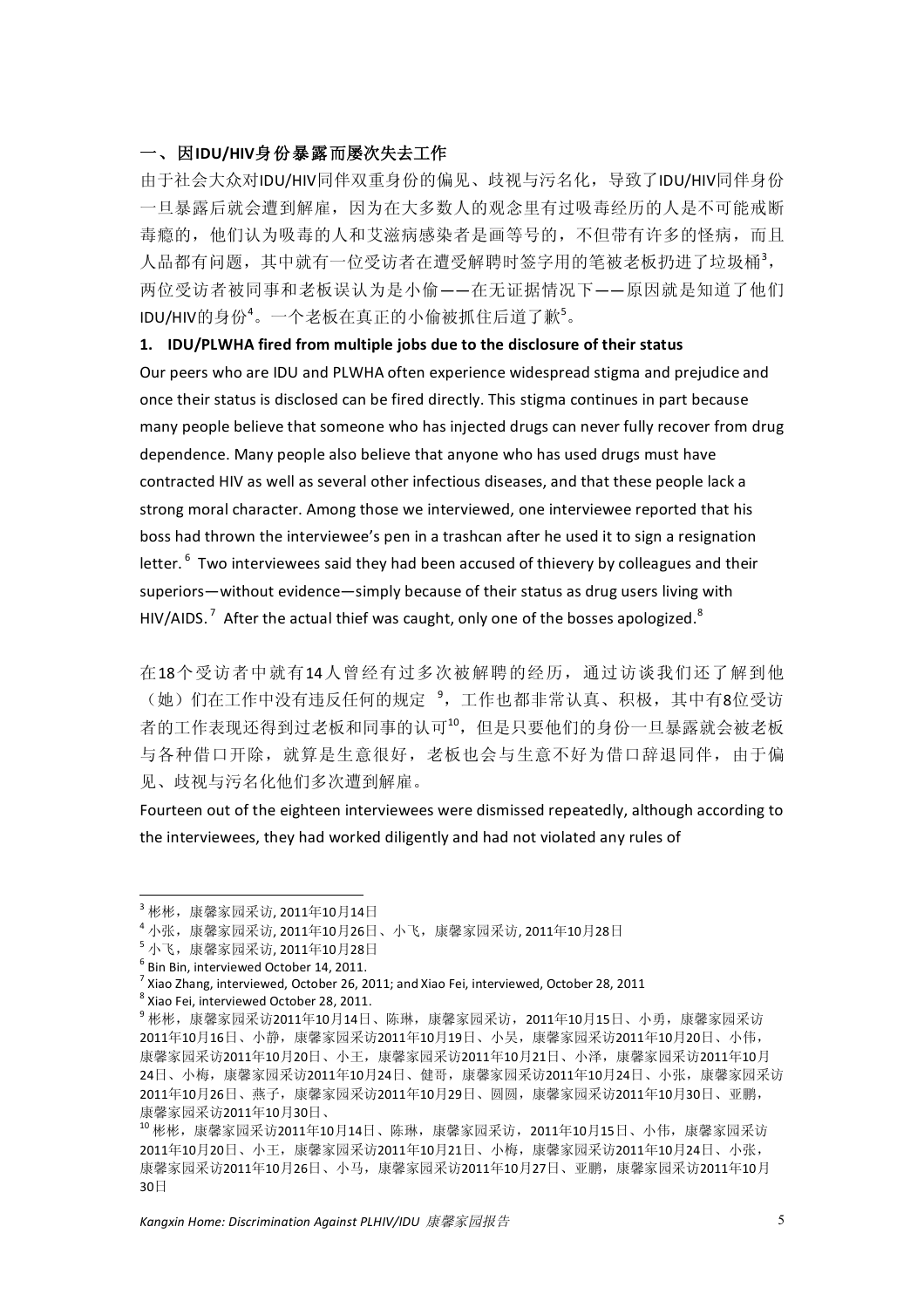employment.<sup>11</sup> Eight of the interviewees reported that previous to disclosure their employers and colleagues had recognized them for their excellent job performance.<sup>12</sup> Only after disclosure did the bosses use various excuses to dismiss them. For instance, even while business was excellent, some bosses used lack of business as an excuse to fire our peers. Because of stigmatization, discrimination, and prejudice, they were fired multiple times.

没有稳定的经济来源,生活十分贫困,病重时不能得到及时的治疗,多重的压力致使 他(她)们的身体和心理都非常脆弱。在我们的访谈中有4位受访者因为多次被无辜解 聘让他们对生活丧失了信心,又重蹈覆辙走上了吸毒的老路.13 其中一位受访者甚至尝 试自杀,他说:"我根本没有勇气面对人们冷酷的面孔和那一双双鄙视的眼神,这就是 身为一个IDU/HIV感染者的悲哀,想重新做人都没有人愿意给一次机会。"<sup>14</sup>

Without a stable source of income their lives became extremely difficult and when their illness worsened they were unable to get timely treatment. This and other sources of pressure weakened their physical and emotional states. Because of repeated firings, four interviewees lost interest in life, and had turned again to the old path of injecting drugs.<sup>15</sup> One interviewee reported that he had tried to commit suicide, and said, "I just don't have the courage to look people in the face and see the callousness in their eyes. This is just the tragedy of being an IDU and PLWHA: If you want to start life over again there is no one who will give you a chance."<sup>16</sup>

而一些女性同伴为了生存,不得不从事性工作来维持日常的生活,在我们访谈的6位女 性中就有两人是因为多次遭到解聘, 找不到合适的工作, 迫于生活的压力不得不从事 性工作, 其中一位女性同伴说: "由于没有经济来源, 我不得不出卖自己的肉体, 和大 部份女性IDU/HIV一样成为一名性工作者。"<sup>17</sup>

In order to survive, some women in our community had no choice but to go into sex work in order to support themselves. Two of the six women we interviewed said that they turned to sex work after trying repeatedly to find other work and being fired repeatedly. One of our female peers said, "Since I had no source of income, I had to sell my own body. Like many

<sup>&</sup>lt;sup>11</sup> Bin Bin. interviewed October 14, 2011; Chen Lin, interviewed October 15, 2011; Xiao Yong, interviewed October 16, 2011; Xiao Jing, interviewed October 19, 2011; Xiao Volgo Interviewed October 20, 2011; Xiao Wei,<br>Interviewed October 16, 2011; Xiao Jing, interviewed October 19, 2011; Xiao Wu, interviewed October 20, 2011;<br>In Xiao Mei, interviewed October 24, 2011; Chen Kuo, interviewed October 24, 2011; Xiao Zhang, interviewed<br>October 26, 2011; Xiao Zhang, interviewed<br>October 26, 2011; Yan Zi, interviewed October 29, 2011; Yuan Yuan, interview interviewed October 30, 2011.<br><sup>12</sup> Bin Bin, interviewed October 30, 2011.<br><sup>12</sup> Bin Bin, interviewed October 14, 2011; Chen Lin, interviewed October 15, 2011; Xiao Wei, interviewed October

<sup>20, 2011;</sup> Xiao Wang, interviewed October 21, 2011; Xiao Mei, interviewed October 24, 2011; Xiao Zhang,

interviewed October 26, 2011; Xiao Ma, interviewed October 27, 2011; Ya Peng, interviewed October 30, 2011. 13陈琳,康馨家园采访, 2011年10月15日、小王, 康馨家园采访2011年10月21日、健哥, 康馨家园采访 2011年10月24日、小张,康馨家园采访, 2011年10月26日

<sup>14</sup> 小张, 康馨家园采访, 2011年10月26日

<sup>&</sup>lt;sup>15</sup> Chen Lin. interviewed October 15, 2011; Xiao Wang, interviewed October 21, 2011; Chen Kuo, interviewed October 24, 2011: Xiao Zhang, interviewed October 26, 2011.

 $\frac{1}{2}$ Xiao Zhang, interviewed October 26, 2011,

<sup>17</sup> 小梅, 康馨家园采访, 2011年10月24日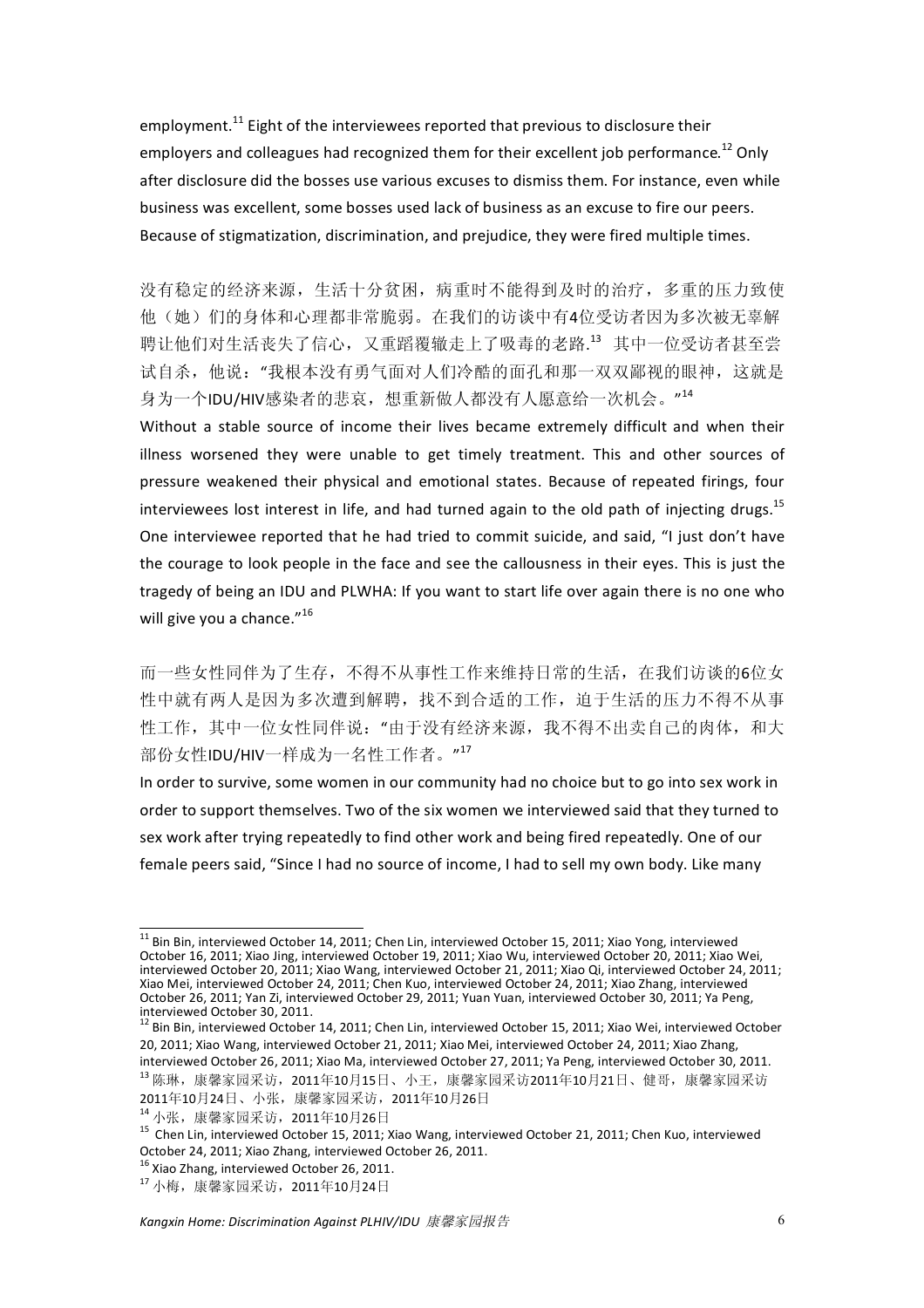### other female IDU/PLWHA, I became a sex worker."<sup>18</sup>

因为IDU/HIV身份暴露而屡次失去工作,致使他们对找工作失去了信心,由于长期没有 工作没有经济来源,他们不但生活十分的贫困而且还要承受心理上种种的压力,由于 社会大众的偏见他们无法回归社会主流,因此许多社群同伴失夫了生活的信心。这些 受访者的经历证明了社会大众对IDU/HIV双重身份的偏见、歧视与污名化是导致他们屡 次失业和难以找到工作的一个重要因素。

After being fired repeatedly based on the disclosure of their status as IDU/PLWHA, many said they had lost hope of finding employment again. Due to longtime unemployment and lack of any financial resources, they are in serious financial difficulties. Stigma and preiudice exclude them from the mainstream work and make it impossible for them to return to society and start their lives over again. The pressure from their daily living situation is very hard for them to bear both physically and mentally; a few have given up hope. Their experience shows that social prejudice, discrimination, and stigmatization against IDU/PLWHA make it very difficult for them to find employment and are major factors in their repeated loss of work.

### 社会大众对艾滋病知识的缺乏和恐惧心理致使他们不愿意和  $\equiv$ . IDU/HIV 感染 者一起工作,并且制造压力给老板解雇同伴。

社会大众对IDU/HIV感染者的污名化和对艾滋病知识的缺乏, 是直接导致歧视发生的原 因之一, 他们对有着双重身份的社群同伴报有极大的偏见与恐惧心理, 不愿意接纳他 们甚至连一个机会也不愿意给, 原因是因为他们不愿意和IDU/HIV同伴一起工作, 害怕 被传染上艾滋病, 所以他们一旦知道受访者身份就会利用大众对吸毒者的偏见和艾滋 病的恐惧心理在老板面前制造压力迫使老板开除同伴。

# 2. Widespread fear and ignorance about HIV/AIDS causes many people to refuse to work alongside IDU and PLWHA, and creates pressure on bosses to fire our peers.

Widespread stigma towards drug users and people living with HIV/AIDS and a lack of information about HIV/AIDS are direct causes of discrimination. Many people view our peers with suspicion and fear, and are unwilling to have contact with them or to give them an opportunity to prove themselves. Because many people are unwilling to work alongside drug users and PLWHA, and fear that it could lead to transmission of HIV, the moment they know about a person's status, they put pressure on bosses to fire our peers.

在我们的访谈的18份案例中就有14份案例是由于外界的压力迫使老板解雇同伴19, 其中

<sup>&</sup>lt;sup>18</sup> Xiao Mei, interviewed October 24, 2011.

<sup>19</sup> 彬彬, 康馨家园采访2011年10月14日、陈琳, 康馨家园采访, 2011年10月15日、小静, 康馨家园采访 2011年10月19日、小伟,康馨家园采访2011年10月20日、小吴,康馨家园采访, 2011年10月20日、小 干,康馨家园采访2011年10月21日、健哥,康馨家园采访2011年10月24日、小梅,康馨家园采访2011年 10月24日、小张,康馨家园采访2011年10月26日、小宇,康馨家园采访2011年10月26日、小飞,康馨家园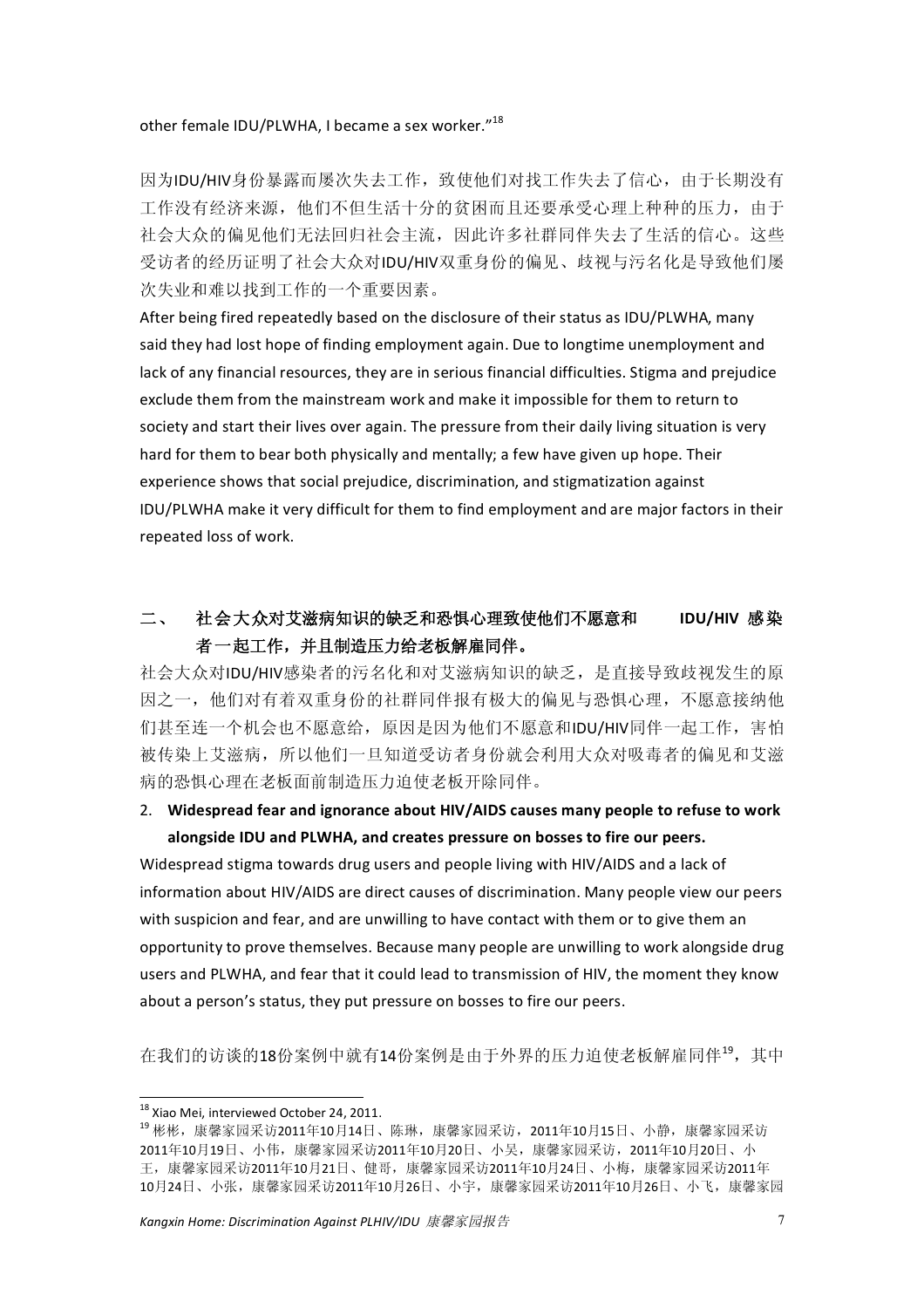有一份案例是同事知道了受访者的身份后,写了联名信给领导说:"如果继续雇用同 伴,他(她)们就集体辞职"<sup>20</sup>。理由是他们害怕与受访者在一起工作会被传染艾滋病. 值得一提的是这位受访者是在本地的一家医院里做临时工, 按道理医院的工作人员对 艾滋病的传染途径和相关的知识应该比其普通大众更清楚, 他们应该知道与感染者在 一起生活和工作是不会被传染的,但是他们还是集体要求领导解聘受访者,而医院领 导以顾全大局稳定工作程序为理由解聘了受访者.

Fourteen out of the eighteen people we interviewed reported that employers fired them because of pressure from others.<sup>21</sup> In one case, as soon as they knew of the individual's status, a group of hospital workers submitted a letter to their director saying, "If you continue to employ this person, we will resign collectively".<sup>22</sup> Their stated reason was fear that if they worked together with a PLWHA, they too might become infected with HIV. It is important to note that the interviewee was a part-time employee of a local hospital. Logically, staff of a hospital should have a greater understanding of HIV/AIDS than ordinary people, and should know that ordinary contact and working with a person living with HIV/AIDS does not result in HIV transmission. However, they still wrote this collective letter to the director demanding the firing of the interviewee and the hospital director used the excuse of maintaining stability in the workplace to fire the interviewee.

这样的例子在我们的访谈中还有很多,他们都是由于身份被他人或者是同事暴露给老 板后,有的老板是迫于压力,有的老板是出于自身本来就对IDU抱有偏见认为他们不能 让人信任,再加上对艾滋病知识的缺乏,所以在知道受访者身份后就马上开除他们, 因为老板们害怕顾客知道雇用IDU/HIV感染者后会影响他们的生意, 其中有一位老板 说: "来我店买化妆品的人都是有钱有势的人, 要是计他(她)们知道, 我雇用的员工 是一个吸毒犯还是一个艾滋病,谁还会来买? 想一想都会让人觉得恶心,还有谁会把你 接触过的化妆品往脸上擦?"23在我们的访谈中大多数老板在知道了同伴的双重身份后, 都害怕自己的生意受到影响选择了解聘同伴。

These kinds of examples came up often in our research. In many cases, superiors came under pressure to fire IDU/PLWHA from other people [e.g., customers] or other employees. Some bosses expressed bias towards IDU and felt that these people could not be trusted, and because of their own lack of knowledge around HIV/AIDS they immediately fired the person. Some bosses feared that if customers knew they had employed an IDU/PLWHA it

采访, 2011年10月28日、燕子, 康馨家园采访2011年10月29日、圆圆, 康馨家园采访2011年10月30日、 亚鹏, 康馨家园采访2011年10月30日

<sup>&</sup>lt;sup>20</sup> 小吴, 康馨家园采访, 2011年10月20日

<sup>&</sup>lt;sup>21</sup> Bin-bin. interviewed October 14, 2011: Chen Lin. interviewed October 15, 2011: Xiao Jing. interviewed October 19, 2011; Xiao Wei, interviewed October 20, 2011; Xiao Wu, interviewed October 20, 2011; Xiao Wang, interviewed October 21, 2011; Chen Kuo, interviewed October 24, 2011; Xiao Mei, interviewed October 24, 2011; Xiao Zhang, interviewed October 26, 2011; Xiao Yu, interviewed October 26, 2011; Xiao Fei, interviewed October 28. 2011: Yan Zi, interviewed October 29. 2011: Yuan Yuan, interviewed October 30. 2011: Ya Peng, interviewed October 30, 2011.

<sup>&</sup>lt;sup>22</sup> Xiao Wu, interviewed October 20, 2011.

<sup>23</sup> 陈琳, 康馨家园采访, 2011年10月15日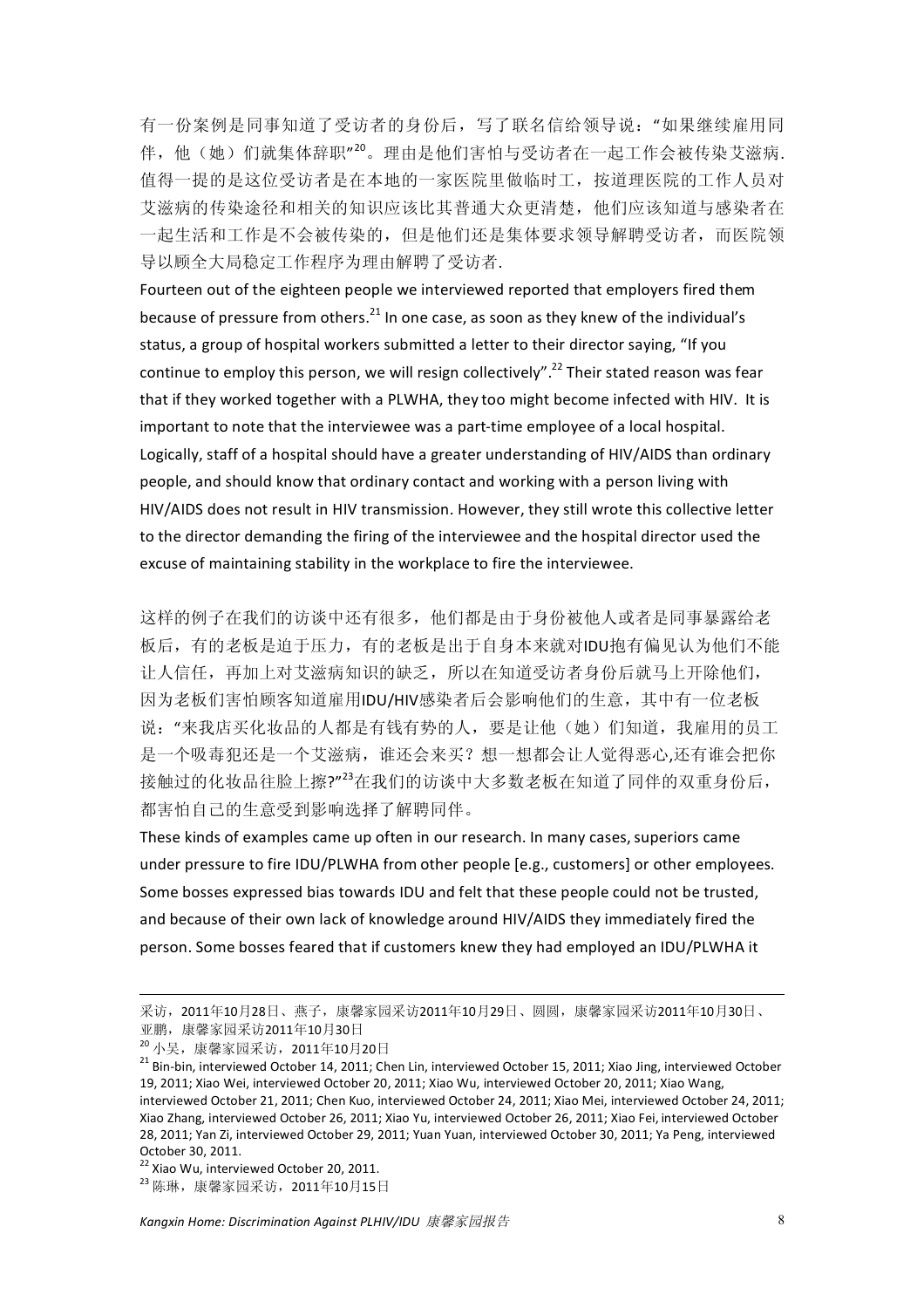would affect business. One boss said, "The people who come to buy my cosmetics are all wealthy and powerful people. If they knew that my staff were drug-using criminals or AIDS people [sic], who would shop here? It grosses people out. Who would want to put these cosmetics on her face after you have handled them?"<sup>24</sup>

另外有四个受访者是在多次找工作失败后,选择了自己做生意25,但是因为在生意中出 现了恶性竞争, 竞争对手产生了严重的嫉妒心理, 他们到处散布受访者的身份信息, 利用大众对IDU/HIV感染者的污名、偏见、恐惧和无知的心理制造谣言致使同伴失去客 源,最终失去了自己的生意。其中有一位同伴就是因为竞争对手在他的小吃店门口向 来吃东西的客人散布他是吸毒犯和感染者的信息, 致使所有的客人都不敢再来光顾。26 In addition, four interviewees decided, after being fired several times, to start their own businesses.<sup>27</sup> However, they encountered some ugly competition after their competitors started smear campaigns against them. These competitors used the interviewees' identity and the widespread social stigma about IDU and PLWHA to spread rumors about them, causing our interviewees to lose customers and business. One interviewee who ran a small snack stand reported that her business failed because her competitor stood right in the doorway and told people who were coming to buy snacks that the owner was a drug-using criminal and a person living with HIV/AIDS. This caused all her customers to stop patronizing her business.<sup>28</sup>

原本社会大众对IDU就存在偏见再加上他们对艾滋病知识的缺乏致使很多人不愿意与有 着双重身份的IDU/HIV感染者一起共事, 也不愿意购买他们的东西, 雇主为了自己的利 益采取了解雇同伴的做法,哪怕他们的工作做得非常出色,这也是IDU/HIV感染者难以 找到工作的一个因素。

The fundamental social stigma towards drug users, combined with ignorance about HIV/AIDS, causes many people to be reluctant to work with people who have these two identities, and makes many more reluctant to buy things from them in shops. Employers, claiming it is for the good of their business, fired most of our interviewees despite their very good job performance. Once fired, it is difficult for IDU/PLWHA to find work again.

## 三、法律意识淡薄, 缺乏法律保护

### 3. Limited awareness of law and lack of legal protection

2004年以来, 中国制订或修订了现有的法律和法规, 从而开始推出一些措施来处理针

<sup>&</sup>lt;sup>24</sup> Chen Lin, interviewed October 15, 2011.

<sup>25</sup> 小勇, 康馨家园采访2011年10月16日、小静, 康馨家园采访2011年10月19日、小宇, 康馨家园采访2011 年10月26日、小马,康馨家园采访2011年10月27日

<sup>&</sup>lt;sup>26</sup>小静, 康馨家园采访2011年10月19日

<sup>&</sup>lt;sup>27</sup> Xiao Yong, interviewed October 16, 2011; Xiao Jing, interviewed October 19, 2011; Xiao Ning, interviewed October 26, 2011, Xiao Ma, interviewed October 27, 2011.

 $^3$  Xiao Jing. interviewed October 19, 2011.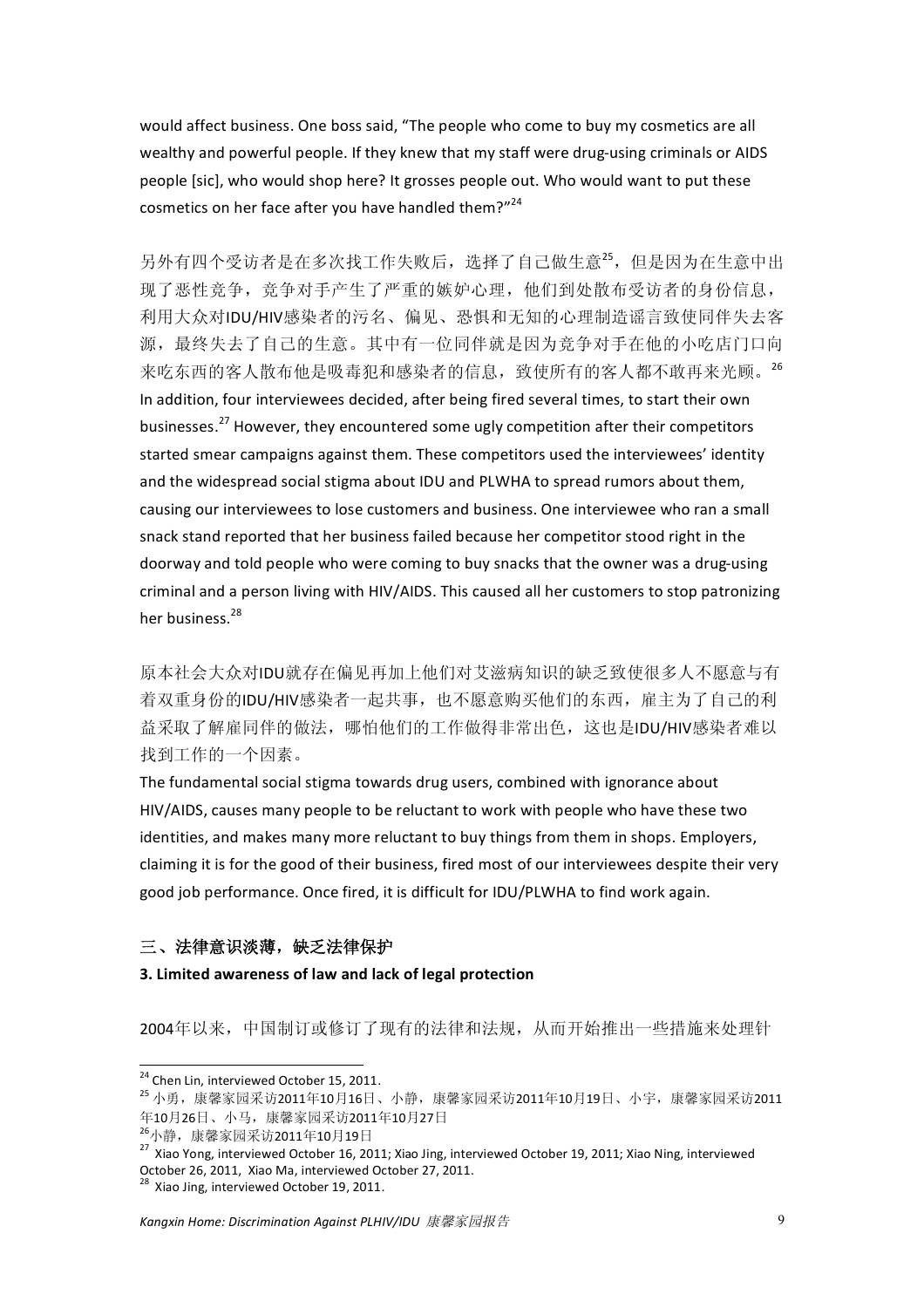对吸毒者和艾滋病患者的歧视。29然而,经过多次尝试,法律工作者们还没有成功地通 讨法院为受到雇主歧视的受害者伸张正义。30

Since 2004, China has introduced or revised existing laws and regulations that begin to offer ways to address discrimination against drug users and PLWHA.<sup>31</sup> However, despite several attempts, lawyers have not yet succeeded in using courts to obtain redress for victims of discrimination by emplovers.<sup>32</sup>

中国的法律定义含糊, 往往在处理一件事情上自相矛盾。33在最近的三个案子里, 几名 正式的教师采取了法律行动, 因为他们在强制性的公务员体检时被认定为艾滋病毒呈 阳性而被剥夺了教师工作,这就向我们显示了在求助于法律时所遇到的困难。34 Chinese laws are vague and sometimes contradictory in addressing the issue.<sup>35</sup> The three recent cases of qualified Chinese teachers denied teaching jobs due to their positive status on mandatory HIV health check for civil servants, illustrate the difficulties of pursuing a legal remedy. $36$ 

我们的研究发现, 受到采访的人在被无理解雇之后, 其中多数人并没有采取任何诉诸

30于方强, "中国第一个关于针对艾滋病人的歧视案", 亚洲促进会, 2011年10月25日,

http://asiacatalyst.org/blog/2011/10/chinas-first-lawsuit-on-discrimination-against-a-person-living-with-

hivaids.html.

<sup>31</sup> International Labor Organization and China's Center for Disease Control and Prevention, "HIV and AIDS Related Employment Discrimination in China," 14 January 2011.

<sup>35</sup> For example, Article 16 of the Law of the People's Republic of China on the Prevention and Treatment of Infectious Diseases (2004 amendment), states that employers and individuals should not discriminate against "patients of infectious diseases" while it specifically bars from jobs, "infectious disease patients, pathogen carriers, and suspected infectious disease patients." Article 30 of the Employment Promotion Law contains a similar contradiction: "Employers should not deny employment for the reason that the applicant carries pathogens of infectious diseases. Individuals should not do any jobs that may increase the communication of the disease and forbidden by laws, regulations and rules of health authorities, until they recover and the possibility of infection is dismissed." Article 18 of the Civil Service Exam Physical Examination Standard states that "[p]ersons with Gonorrhea, syphilis, chanchroid, venereal lymphogranuloma, HPV, genital herpes or HIV will be disqualified from being civil servants." Furthermore, the handbook on health qualifications of civil servants states that "different from those who carry Hepatitis B, people living with HIV have a 100 per cent chance of developing AIDS, and most of them will die within two years of developing the disease given no anti-HIV therapy. Therefore, once HIV infection is detected, whoever carries the virus will be disqualified."

China Digital Times, "HIV positive teachers to petition Chinese government," 29 November 2011: http://chinadigitaltimes.net/2011/11/hiv-positive-teachers-to-petition-china-government/. Accessed 4 January 2012.

<sup>&</sup>lt;sup>29</sup>国际劳工组织和中国的疾病控制和预防中心的"中国的艾滋病和艾滋病相关的就业歧视", 2011年1月14 日。

<sup>&</sup>lt;sup>32</sup> Yu Fangqiang, "China's First Lawsuit on Discrimination Against People Living with HIV/AIDS," Asia Catalyst blog, October 25, 2011, http://asiacatalyst.org/blog/2011/10/chinas-first-lawsuit-on-discrimination-against-a-personliving-with-hivaids.html.

<sup>33</sup>例如, 中国人民共和国法关于防治传染性疾病法第16条 (2004年修正案) 规定: 雇主和个人不得歧视"传 染病病人, 病原携带者和可能的传染病病人", 但禁止他们工作和就业。促进就业法第30条也有类似的矛 盾: "雇主不得因申请人携带传染病病原而拒绝其就业。任何个人不得从事可能会促进疾病传播的工作, 卫生部门可以依法予以禁止直到他们康复和不具感染性。"公务员考试体检标准第18条规定: "患有淋病, 梅毒, 软下疳, 性淋巴肉芽肿, 人类乳头状瘤病毒, 生殖器疱疹, 艾滋病的人不具公务员资格。"此外, 国家公务员健康手册中规定: "不同于乙肝病人, 艾滋病感染患者有100%的发病率, 若不经治疗, 其中大 部分将在发病两年后死亡。因此, 一旦发现感染了艾滋病毒, 任何携带病毒的人将被取消资格。" 34中国的数字时代, "艾滋病毒呈阳性的教师向中国政府请愿", 2011年11月29日.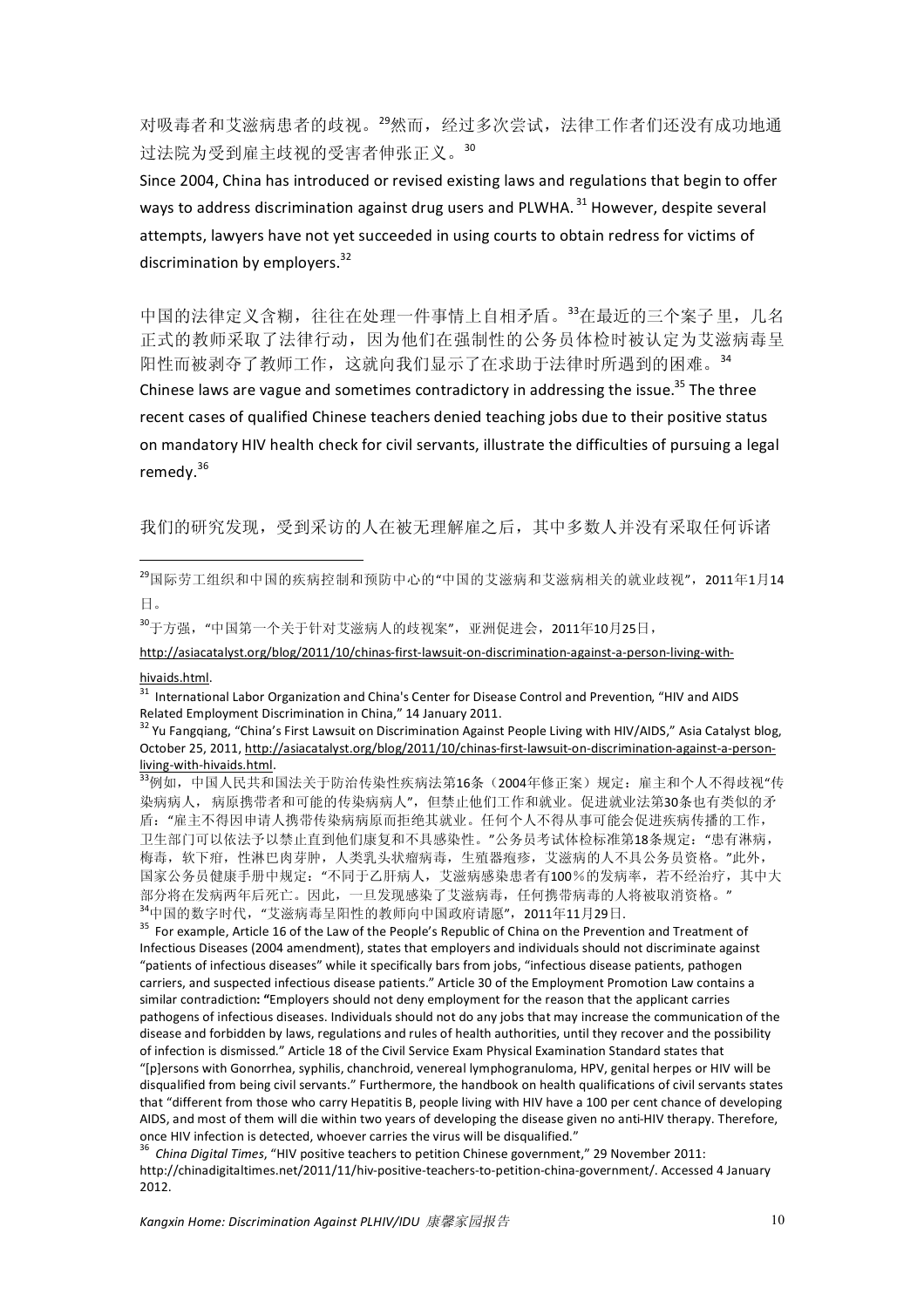法律的行动。一位打算采取法律行动的受访者因其律师告诉她起诉将会非常困难而感 到泪丧和的气馁。37

In our study, most of the people we interviewed did not take any legal action after being unjustly fired. A lawyer who told her how difficult it would be to prosecute her case discouraged one interviewee, who wanted to take legal action.<sup>38</sup>

### 我们发现受到采访的IDU/HIV感染者的合法权益难以得到保障有四个方面的原因:

We found four reasons why it was difficult to protect the legal rights of IDU/PLWHA interviewees:

### 第一、 缺乏法律知识和维权意识

在访谈中大多数的受访者在遭到无辜解聘后他们都选择了沉默,因为他们在应聘时没 有和用人单位签订过劳动合同,他们缺乏法律知识,不知道怎样用法律来保护自己的 就业权利, 其中有一个受访者就是不知道法律知识, 在失去被曾经的老板后来的竞争 对手恶意中伤失去自己的生意后使用自己的方式暴力维权,不但被罚款还被拘留了15 天, 反而害了自己又触犯了法律。这些说明他们的法律意识淡薄, 不知道要怎么做才 能维护自己的合法权益。

### 1. Lack of legal information and awareness of rights protection

After being dismissed, most interviewees chose to keep silent because they had not signed contracts with their employers, lacked knowledge of the law, and did not know how to use it to protect their rights. One interviewee, not knowing any legal options, retaliated violently against the malicious slander against her by a competitor; she was fined and detained for 15 days, and only succeeded in breaking the law and harming herself.<sup>39</sup> In other words, interviewees lack a legal consciousness and did not know how to protect themselves legally.

### 法律条款本身存在漏洞、不清楚 第二、

在访谈中曾有一位同伴咨询过律师,律师是这样对他说的:"我们国家现在还没有一整 套规范的法律来保护感染者的就业权和隐私权, 仅有的一些条款也是模糊不清, 就算 是通过法律来维权,胜诉的可能性也很小。""听了律师的话以后,这位受访者最终还 是选择了沉默, 放弃了维权的念头, 他认为连法律都不能为他维权, 他不知道他自己 还能怎么做?

### 2. Current laws are vague

One of our peers consulted with a lawyer who told her "Our country currently does not have a law that completely protects the employment rights and confidentiality rights of PLWHA. There are only some abstract and unclear regulations, and the chance of achieving redress is

<sup>37</sup> 小马,康馨家园采访, 2011年10月27日

<sup>&</sup>lt;sup>38</sup> Xiao Ma, interviewed October 27, 2011.

<sup>&</sup>lt;sup>39</sup> Xiao Ma, interviewed October 27, 2011.

<sup>40</sup> 小马, 康馨家园采访, 2011年10月27日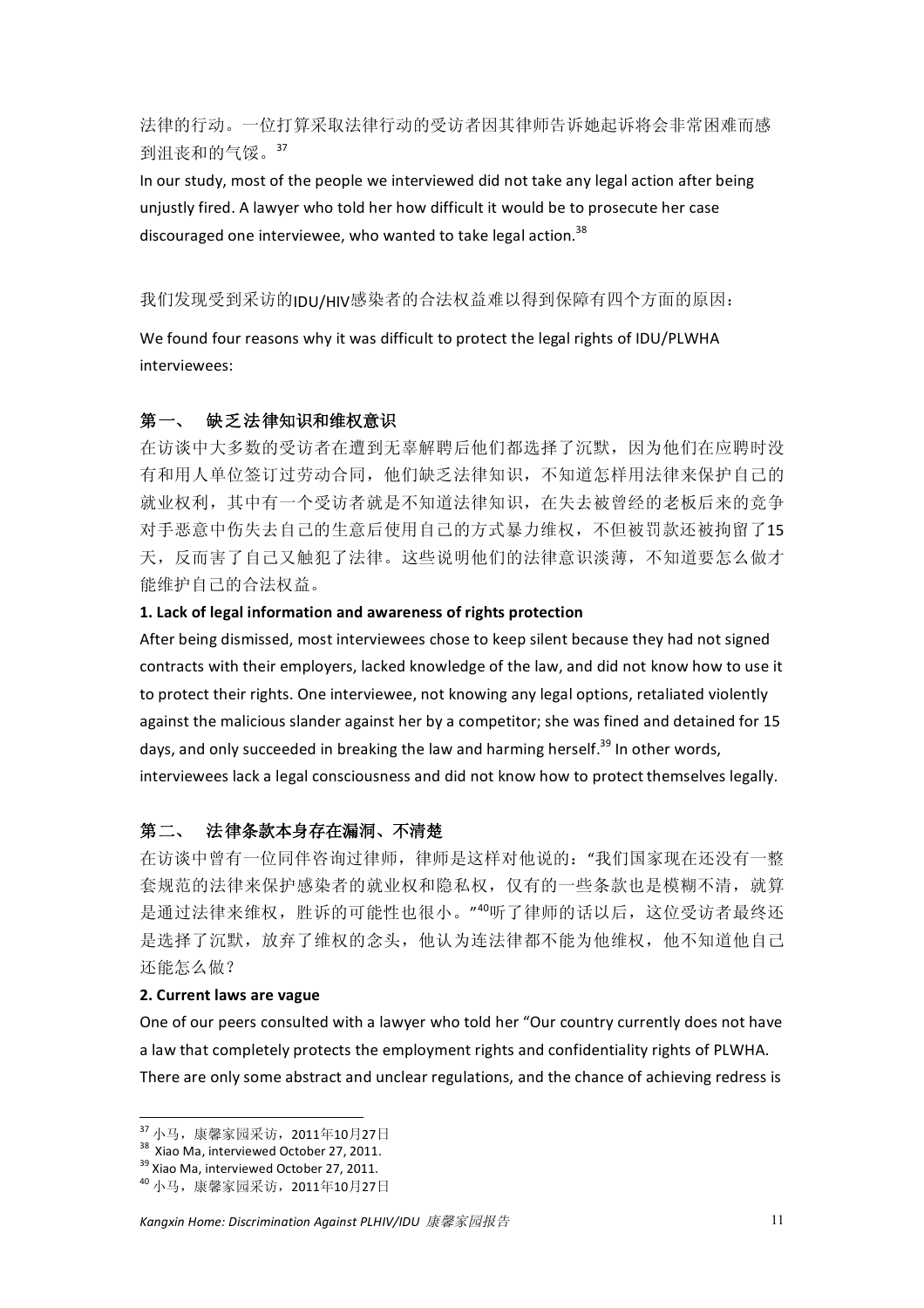slim."41 On hearing this, the interviewee put aside his thoughts of defending his rights and finally chose to stay silent about his dismissal. If he could not use the law courts to protect his rights, then what could he do?

### 第三、 害怕身份再次曝光,给造成家庭和自身造成更大的伤害。

访谈中我们了解到有的同伴害怕一旦站出来维权后会更加暴露自己的身份,连带家人 也遭到歧视。家人的不支持与不理解,也是导致他(她)们不能勇敢的站出来为自己 维权的原因之一,有一个受访者在遭到医院无辜解聘后想通过法律来为自己维权,但 是由于父母的反对他最终选择了放弃, 因为他的父母也是医院的职工, 而且他们的家 住在医院宿舍里, 父母害怕这样做会让他们无法继续工作和生活。

3. Fear of further exposure of status and the risk of harm to families and themselves Some of the peers we interviewed were afraid that if they stood up for their rights, they could be further exposed and could risk discrimination against their families. In cases where family members did not support or understand them, this also made interviewees reluctant to be courageous about standing up for their rights. One interviewee, after being fired from a hospital based on his status, tried to take legal action, but gave up after his parents objected, because they also worked for the same hospital and lived in the hospital compound. The parents were afraid that his taking legal action would also cause them to lose their jobs and their home.<sup>42</sup>

### 家人的不理解与不支持,导致他们对生活丧失信心,选择放弃维权。 第四、

还有一个案例是受访者的父母在知道他的被开除的原因是因为IDU/HIV的身份暴露还被 同事和老板误认为是小偷时, 他们不但没有安慰他为他申辩, 而且还认为他不洁身自 爱让,不仅他从家里搬出去住,从此再以不和他一起同桌吃饭,父母的这些做法深深 的伤害了受访者,这让原本想通过法律来捍卫自己尊严,为自己维权的他处境尴尬失 去了生活的信心, 放弃了维权的念头, 还重新走上了复吸的道路43。

# 4. Lack of understanding and support from family causes loss of self-confidence and causes victims to give up on defending their rights

In one case, an interviewee was fired because of disclosure by co-workers of his status as a drug user and PLWHA and the resulting accusations that he was a thief. On learning this, his parents not only did not comfort him and advocate for him, they also blamed their son for what had happened, forced him out of the family home, and refused to eat at the same table with him. The behavior deeply hurt the interviewee. Though he had originally considered using the law to defend his rights and regain some self-respect, he lost hope, abandoned his ideas of obtaining legal redress, and even relapsed into drug use again.<sup>44</sup>

<sup>&</sup>lt;sup>41</sup> Xiao Ma. interviewed October 27, 2011.

<sup>&</sup>lt;sup>42</sup> Xiao Wu, interviewed October 20, 2011.

<sup>43</sup> 小张,康馨家园采访2011年10月26日

<sup>&</sup>lt;sup>44</sup> Xiao Zhang, interviewed October 26, 2011.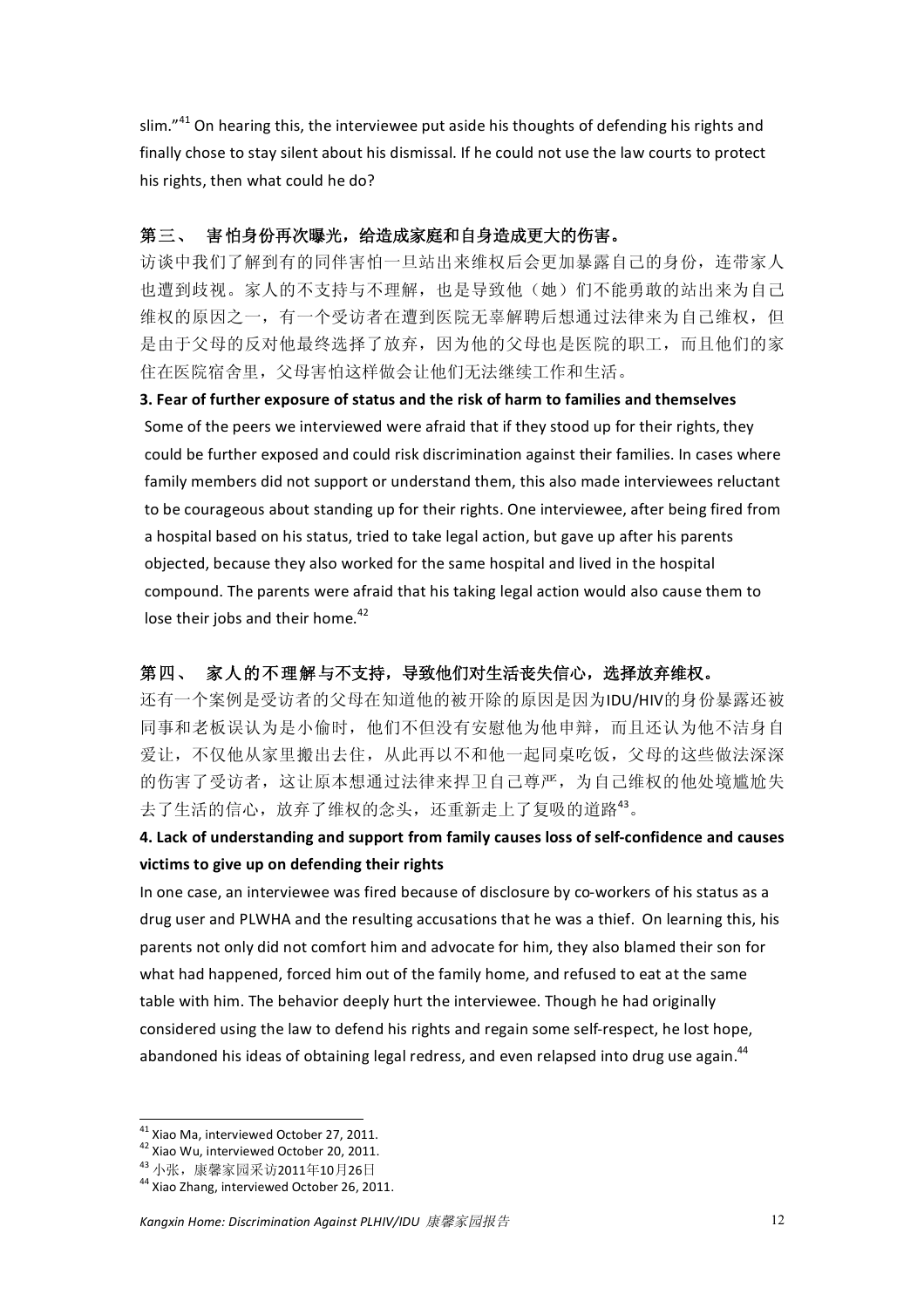这些都是致使受访者不能维权的一些因素。

These are all factors that contributed to interviewees not using the law to defend their rights.

在访谈中唯一值得欣慰的是有一位受访者当老板要解雇他时, 他通过自己的努力和老 板、同事沟通, 竭力官传艾滋病的相关知识, 并且引用了《艾滋病防治条例》中不允 许歧视感染者及感染者享有就业权的一些条款后,最终为自己赢得了继续工作的机会  $45<sub>o</sub>$ 

There was only one encouraging case in which an interviewee, facing the risk of being fired by his boss, worked hard to communicate with his boss and colleagues and to educate them on HIV/AIDS. He also used the prohibitions on discrimination in the national Requigition on Prevention and Control of AIDS that prohibits discrimination against PLWHA, and ultimately was able to win the opportunity to continue at his job.<sup>46</sup>

所以我们认为不应该轻易放弃自己的权利,因为我们的身边已经有一例成功维权的案 例,只有自己才能拯救自己,只有勇敢的站出来团结起来我们才能获得想要的理解和 尊重,才能重新让社会重新接纳我们。

We have at least one successful case of rights defense close at hand, so we should not give up on our rights. If we can only find the courage to stand up for ourselves and unite together, we can obtain understanding and respect, and begin to be accepted again by society.

<sup>45</sup> 耀斌, 康馨家园采访2011年10月30日

<sup>&</sup>lt;sup>46</sup> Yaobin. interviewed October 30, 2011.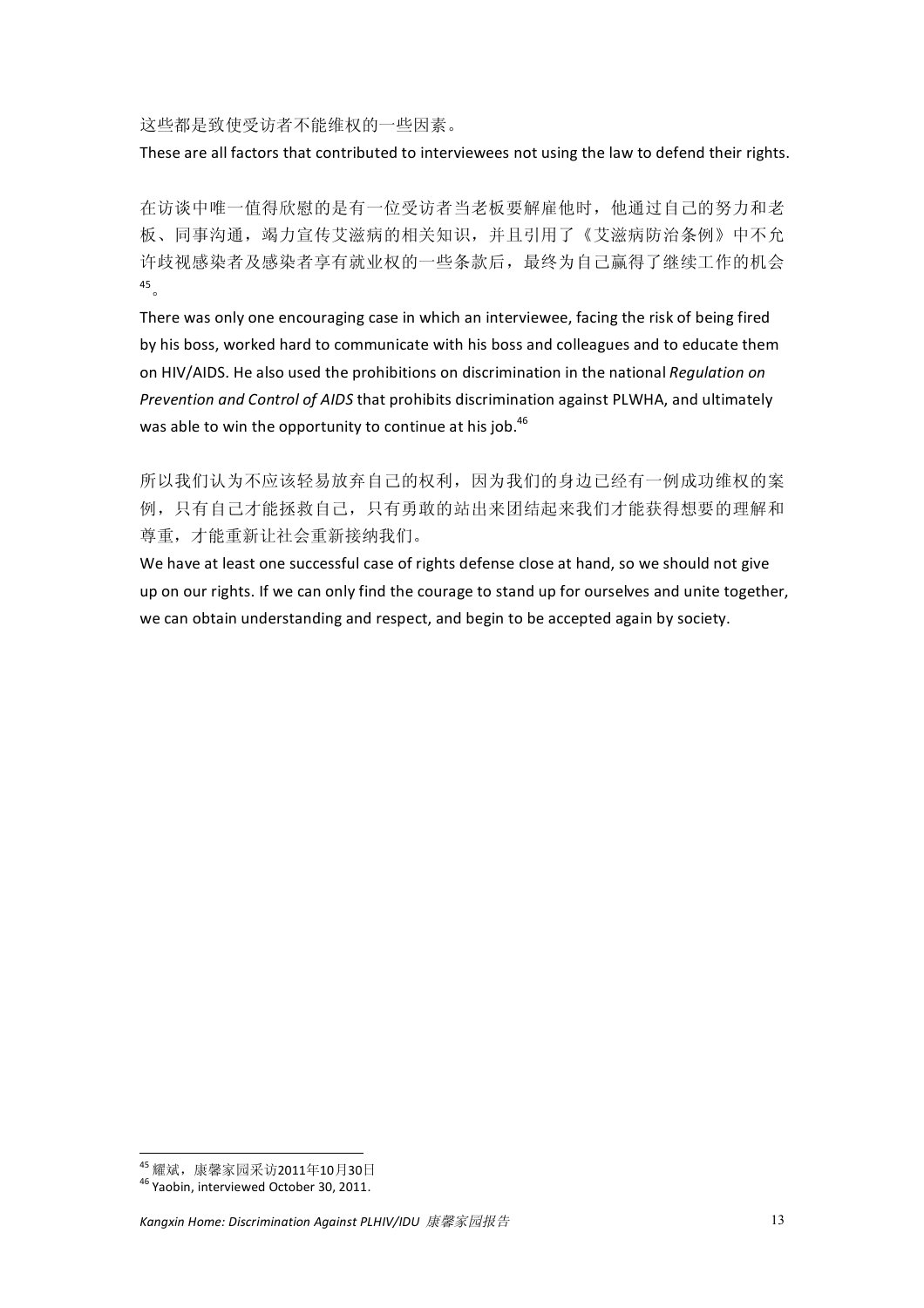# 解决办法: **Recommendations:**

一.建议人民代表大会对现有的关于艾滋病的相关法律法规作出细致的修订。

1. We recommend that the National People's Congress promulgate reforms that clarify current laws relating to employment discrimination and HIV/AIDS.

二.建议地方卫生局定期对辖区内的公司及企业做艾滋病知识及相关法律法规的培训。

2. We recommend that local health bureaus provide information and training on HIV/AIDSrelated laws and regulations to small businesses under their iurisdiction on a regular basis.

三.建议劳动局能把感染者纳入就业技能培训范围, 让他(她)们和其他人一样同时接 受培训。

3. We recommend that local labor bureaus ensure that IDUs and PLWHA be integrated into existing job skills training programs.

四.建议就业劳动局帮助有IDU/HIV感染者与用人单位签订劳动合同, 计他们的合法权益 得到保障。

4. We recommend that local employment and labor bureaus provide assistance to IDU and PLWHA in negotiating work contracts that protect employee rights.

五.建议各个社区办事处能关心感染者的就业问题,积极与用人单位协调并且提供一些 适合的就业岗位。

5. We recommend that local community offices should take into consideration the employment needs of IDU/PLWHA and work in cooperation with employers and work units in their jurisdiction to help provide suitable job positions for IDU/PLWHA.

六.建议民政局加大对感染者的关怀力度,了解他们的需求,为他们解决实际困难。 6. We recommend that local Civil Affairs bureaus should pay greater attention to PLWHA, gain understanding of their needs, and assist them to resolve practical challenges.

# 感谢:

感谢支持家园工作的卫生局、CDC领导! 感谢提供法律援助的各位律师! 感谢亚洲促进会各位老师帮助! 感谢全体工作人员的齐心协力! 特别感谢那18位吐露心声渴望美好生活的受访者,我们向您们致敬!

## Acknowledgement:

We are grateful for the support of the local health bureau and directors of the CDC!

Kangxin Home: Discrimination Against PLHIV/IDU 康馨家园报告